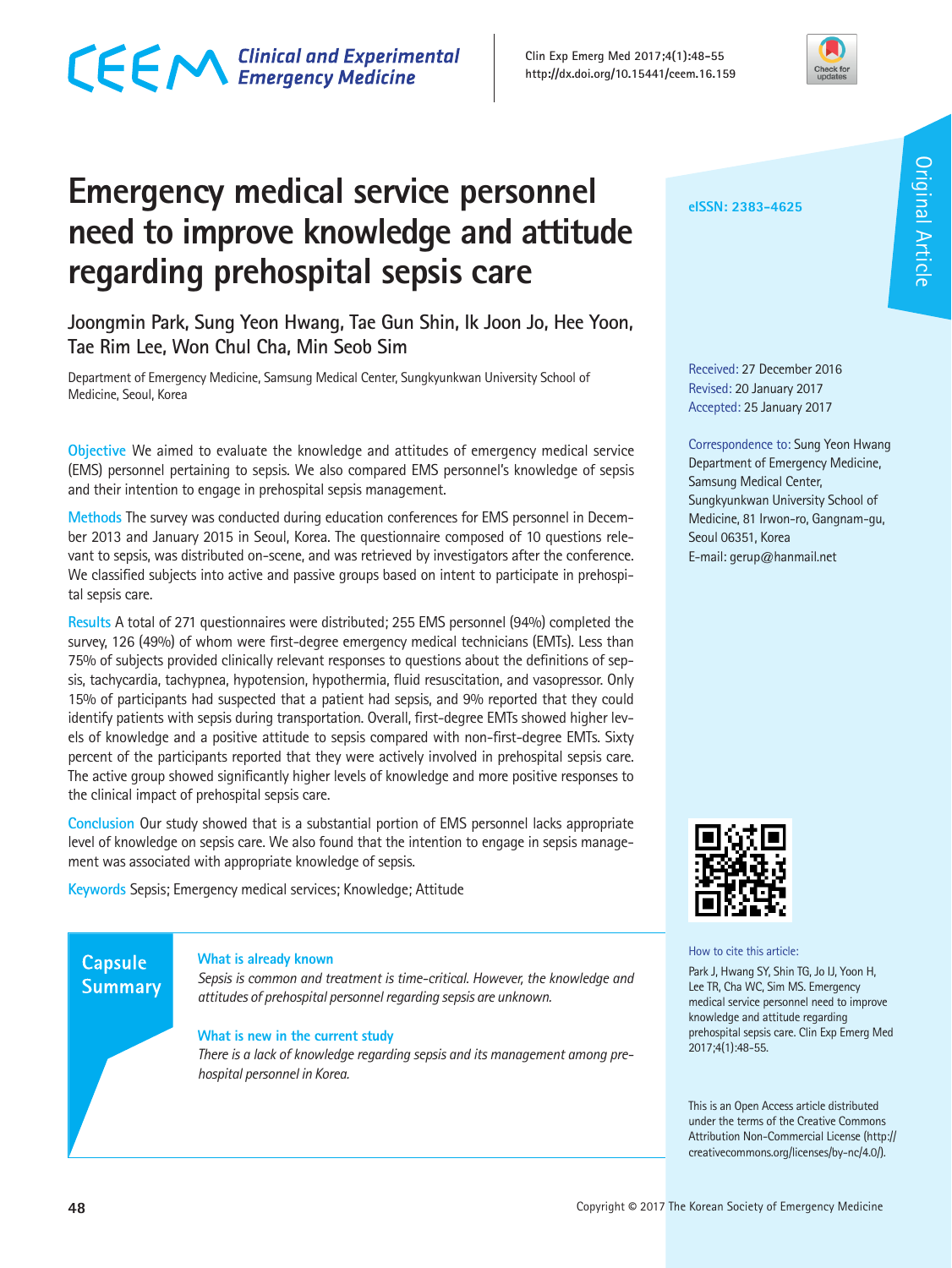### **INTRODUCTION**

Sepsis is a leading cause of death worldwide, and the incidence of sepsis has increased over the past decades due, in part, to increasing age and chronic illness.<sup>1,2</sup> Like acute myocardial infarction and cardiac arrest, sepsis is time-sensitive. It is clear that early recognition and timely management of sepsis improve patient outcome.<sup>3-6</sup>

Approximately 30% to 50% of patients with sepsis are transported to the emergency department (ED) by emergency medical service  $(EMS).<sup>7-10</sup>$  It implies that the prognosis of these patients would be influenced by prehospital care performed by EMS personnel.11 As EMS personnel might be the first health care providers for patients with sepsis, they are very important in initiating the cascade of sepsis care before hospital arrival. To provide optimal sepsis care in a prehospital setting, EMS personnel should be familiar with the disease and proactively involved in sepsis care. However, understanding of sepsis among EMS personnel might be insufficient, which can negatively impact their attitude and performance.<sup>12</sup>

We conducted this survey to evaluate the knowledge and attitudes of EMS personnel regarding sepsis care and to compare their understanding about sepsis based on willingness to be involved in prehospital sepsis care.

### **METHODS**

### **Study design and data collection**

The survey was conducted during education conferences for EMS personnel in December 2013 and January 2015 in Seoul, South Korea. Our subjects were EMS personnel who work at the fire stations in a metropolitan city.<sup>13</sup>

The questionnaire was composed of 10 sepsis-related questions and was developed based on previous survey studies (Appendix 1).14 The survey was designed to assess basic knowledge of the diagnosis and treatment of sepsis, as well as the attitude toward managing sepsis patients in a prehospital setting. A questionnaire was distributed to all participants at the beginning of the conference. They were asked to complete the questionnaire during the conference, and it was later retrieved by investigators.

The institutional review board of our institute approved this study, and written informed consent was obtained from each participant before performing the survey. No incentives were offered for participation in the survey.

### **Study population**

EMS personnel in South Korea are categorized into first-degree emergency medical technicians (EMTs), second-degree EMTs, and

### CEEM

drivers. Based on their medical roles and certification, these are analogous to EMT-intermediate, EMT-basic, and first responder, respectively, in the US EMS system. First-degree EMT is the highest level of EMT certification, and these subjects undergo at least three years of training at a vocational college. They are certified to perform advanced cardiopulmonary life support including endotracheal intubation, intravenous access, and administration of limited rescue drugs under the on-line medical directions by physicians. First-degree EMTs also perform all of the same functions as second-degree EMTs and drivers. Second-degree EMTs and drivers are usually trained at fire departments or other certified facilities. Their performance is limited to basic cardiopulmonary life support, wound management, and patient assessment. Most ambulances are staffed by one or two EMTs (first-degree EMT and/or second-degree EMT) and a driver.

### **Data analysis**

We classified participants into first-degree EMT group and nonfirst-degree EMT group (second-degree EMT and driver) for data analysis. We also classified EMS personnel into active and passive groups according to their participatory intentions in prehospital sepsis care. The active group was defined as EMS personnel who answered 'yes' to question 10 (are you willing to be actively engaged in the management of sepsis in the prehospital setting?). The passive group was composed of subjects who answered 'no or not sure' to this same question. Knowledge and perception were considered insufficient when subjects responded to <75% of the questions appropriately.

Data are presented as mean with standard deviation for numerical data and number with percentage for categorical data. The Students t-test was used for continuous variables, and the chisquare test was used for categorical variables. A P-value less than 0.05 was considered significant. STATA ver. 12.0 (STATA Corporation, College Station, TX, USA) was used for statistical analysis.

### **RESULTS**

### **Baseline characteristics**

A total of 271 questionnaires were distributed, and 255 EMS personnel (94%) completed the survey by the end of the conference. Of the eligible participants, 126 (49%) were first-degree EMTs. Baseline characteristics of each group including age, gender, and EMS career duration are described in Table 1. The mean age of the participants was 34 years, and 219 (86%) participants were men.

### **Knowledge and perception of sepsis**

Of the 255 participants, 242 (95%) were aware of the term "sep-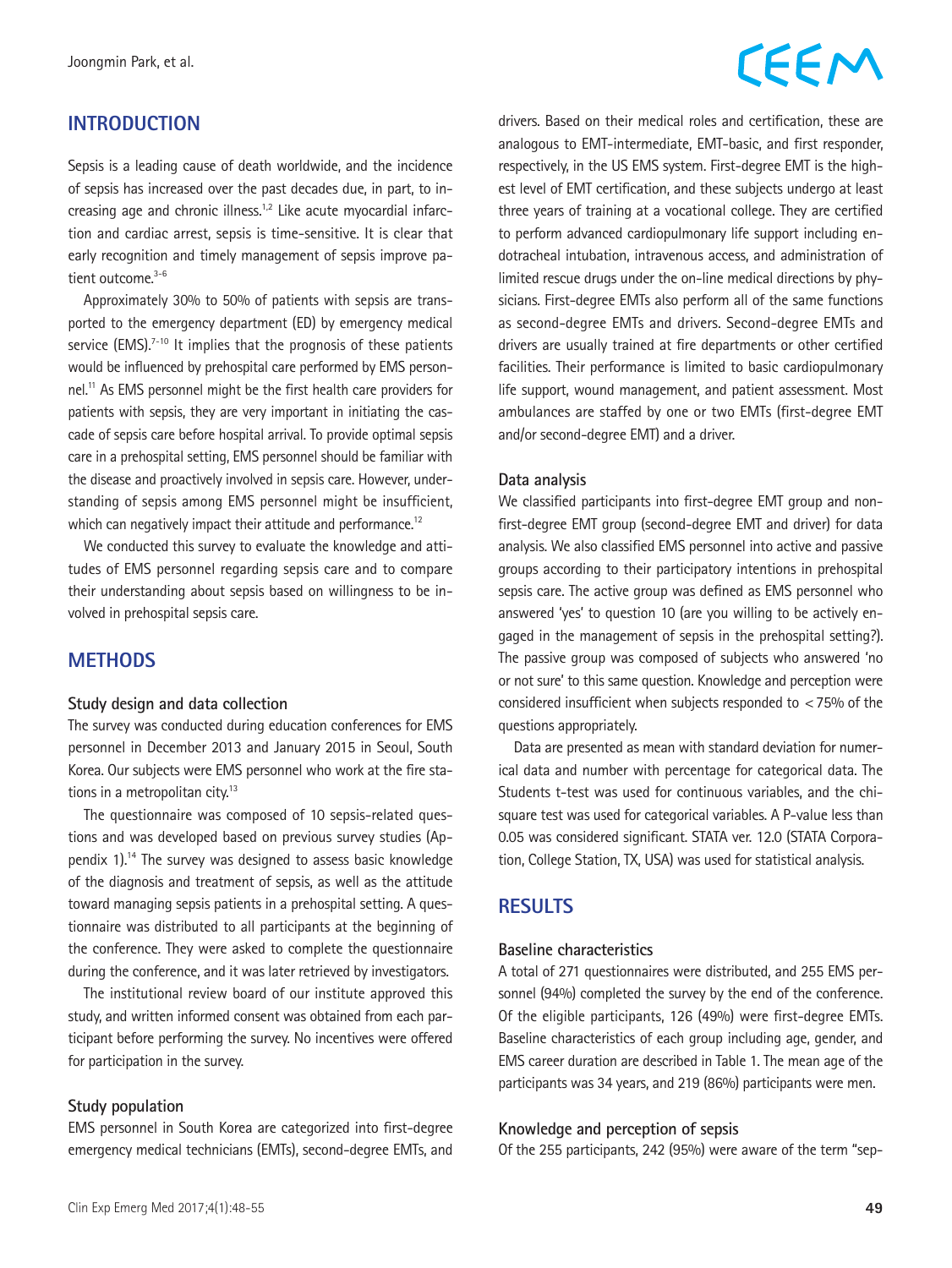# EEM

### **Table 1.** Baseline characteristics

|                                                                                | Overall<br>$(n = 255)$       | First-degree<br><b>EMT</b> group<br>$(n = 126)$ | Non-first-de-<br>gree EMT group P-value<br>$(n = 129)$ |        |
|--------------------------------------------------------------------------------|------------------------------|-------------------------------------------------|--------------------------------------------------------|--------|
| Age (yr)                                                                       | $34 + 6$                     | $31 + 5$                                        | $36 + 7$                                               | < 0.01 |
| Sex (male, %)                                                                  | 219 (86)                     | 92(73)                                          | 127 (98)                                               | < 0.01 |
| EMS career (yr)                                                                | $4.3 \pm 4.0$                | $4.8 \pm 4.2$                                   | $3.9 \pm 3.7$                                          | 0.07   |
| Training site before EMS<br>Teaching hospital<br>Non-teaching hospital<br>None | 95(37)<br>32(13)<br>128 (50) | 77(61)<br>16(13)<br>33(26)                      | 18(14)<br>16 (12)<br>95 (74)                           | < 0.01 |

Data are shown as mean±standard deviation or number (%).

EMT, emergency medical technician; EMS, emergency medical service.

**Table 2.** Knowledge and perception of sepsis

sis" (Q1 in Table 2). Only 171 (67%) participants, however, correctly defined sepsis (Q2) (75% in the first-degree EMT group vs. 59% in the non-first-degree EMT group, P<0.01). First-degree EMTs better understood common signs, symptoms, and treatment options for sepsis than did non-first-degree EMTs. In total, 223 (87%) participants noted that fever was the most frequent symptom of sepsis, followed by altered mental status (78%) (Q3). Relatively few subjects had sufficient knowledge regarding tachycardia (73%), tachypnea (68%), hypotension (49%), and hypothermia (20%).

Most of the group was aware of the importance of antibiotics

|                                                                                                        | Overall<br>$(n = 255)$ | First-degree<br><b>EMT</b> group<br>$(n = 126)$ | Non-first-degree<br><b>EMT</b> group<br>$(n = 129)$ | P-value |
|--------------------------------------------------------------------------------------------------------|------------------------|-------------------------------------------------|-----------------------------------------------------|---------|
| Q1. Have you ever heard of the term "sepsis"? (yes)                                                    | 242 (95)               | 123 (98)                                        | 119 (92)                                            | 0.05    |
| Q2. Definition of sepsis (correct answer)                                                              | 171 (67)               | 95(75)                                          | 76 (59)                                             | < 0.01  |
| Q3. Do you think the following symptoms and signs are associated with sepsis?                          |                        |                                                 |                                                     |         |
| Fever                                                                                                  |                        |                                                 |                                                     | < 0.01  |
| Yes                                                                                                    | 223 (87)               | 121 (96)                                        | 102 (79)                                            |         |
| No or not sure                                                                                         | 32(13)                 | 5(4)                                            | 27(21)                                              |         |
| Hypothermia                                                                                            |                        |                                                 |                                                     | 0.39    |
| Yes<br>No or not sure                                                                                  | 50 (20)<br>205 (80)    | 22(17)<br>104(83)                               | 28 (22)<br>101 (78)                                 |         |
| Tachycardia                                                                                            |                        |                                                 |                                                     | < 0.01  |
| Yes                                                                                                    | 185 (73)               | 110 (87)                                        | 75 (58)                                             |         |
| No or not sure                                                                                         | 70 (27)                | 16(13)                                          | 54 (42)                                             |         |
| Tachypnea                                                                                              |                        |                                                 |                                                     | < 0.01  |
| Yes                                                                                                    | 174 (68)               | 102(81)                                         | 72 (56)                                             |         |
| No or not sure                                                                                         | 81 (32)                | 24(19)                                          | 57 (44)                                             |         |
| Hypotension                                                                                            |                        |                                                 |                                                     | < 0.01  |
| Yes                                                                                                    | 125 (49)               | 76 (60)                                         | 49 (38)                                             |         |
| No or not sure                                                                                         | 130(51)                | 50(40)                                          | 80 (62)                                             |         |
| Altered mental status                                                                                  |                        |                                                 |                                                     | < 0.01  |
| Yes<br>No or not sure                                                                                  | 199 (78)<br>56 (22)    | 111 (88)<br>15(12)                              | 88 (68)<br>41 (32)                                  |         |
| Q4. Do you think the following treatments are essential for sepsis management?                         |                        |                                                 |                                                     |         |
| Antibiotics                                                                                            |                        |                                                 |                                                     | < 0.01  |
| Yes                                                                                                    | 200 (78)               | 114(90)                                         | 86 (67)                                             |         |
| No or not sure                                                                                         | 55 (22)                | 12(10)                                          | 43 (33)                                             |         |
| Fluid resuscitation                                                                                    |                        |                                                 |                                                     | < 0.01  |
| Yes                                                                                                    | 156 (61)               | 97(77)                                          | 59 (46)                                             |         |
| No or not sure                                                                                         | 99 (39)                | 29 (23)                                         | 70 (54)                                             |         |
| Vasopressors in shock                                                                                  |                        |                                                 |                                                     | 0.02    |
| Yes                                                                                                    | 89 (35)                | 55 (44)                                         | 34(26)                                              |         |
| No or not sure                                                                                         | 166 (65)               | 71 (56)                                         | 95 (74)                                             |         |
| Q5. Have you ever suspected that a patient was suffering from sepsis during transport to the hospital? |                        |                                                 |                                                     |         |
| Yes                                                                                                    | 38 (15)                | 33 (26)                                         | 5(4)                                                | < 0.01  |
| No or not sure                                                                                         | 217 (85)               | 93 (74)                                         | 124 (96)                                            |         |

Data are shown as number (%).

EMT, emergency medical technician.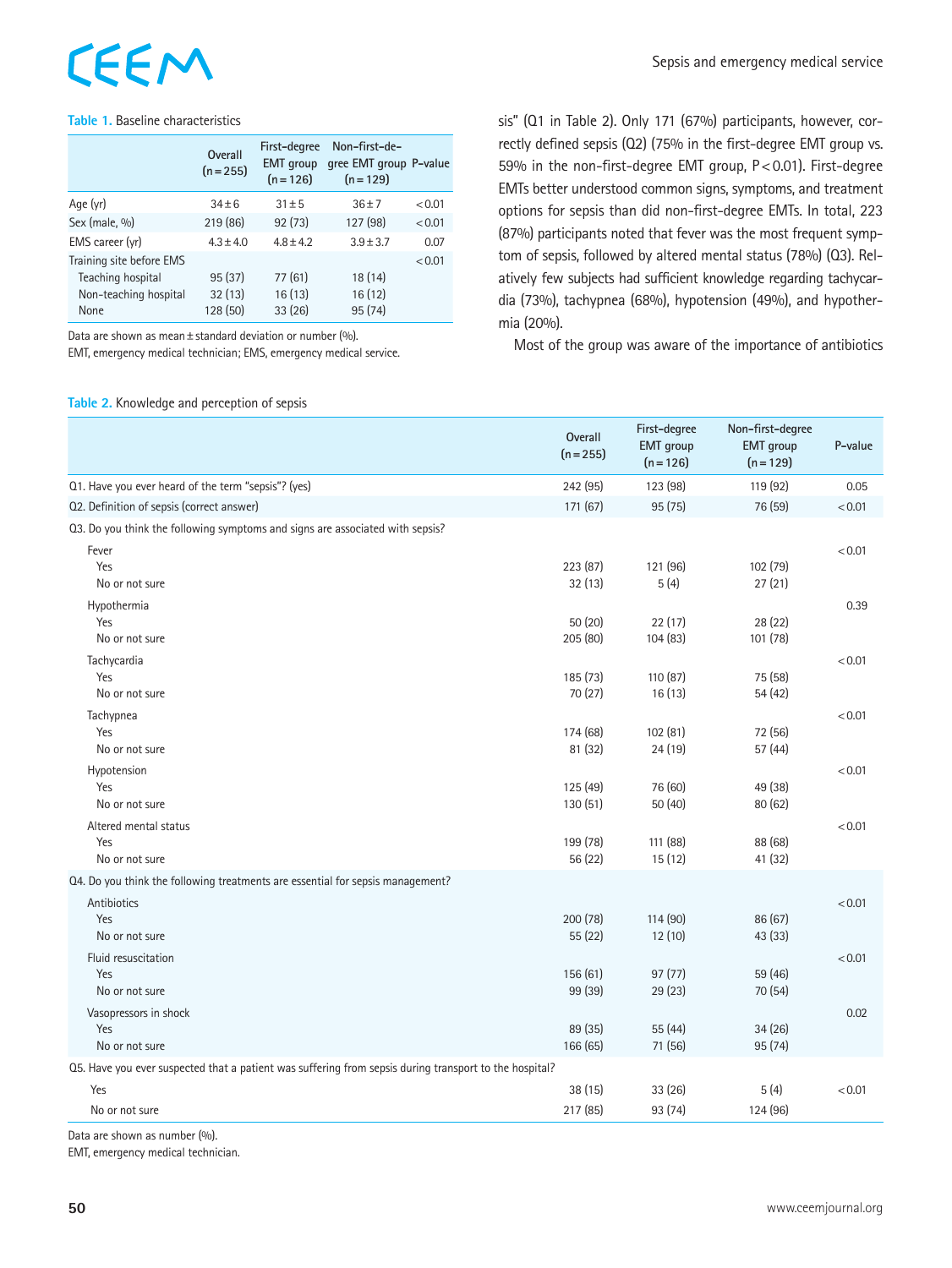(78%), while fluid resuscitation (61%) and vasopressors in shock (35%) were less frequently considered as essential therapeutic measures (Q4). Only 38 (15%) participants had suspected sepsis in a patient during transportation (26% and 4% of participants in the first-degree EMT group and the non-first-degree EMT group, respectively) (Q5).

#### **Table 3.** Attitudes toward sepsis

|                                                                                                                                                                                              | Overall<br>$(n = 255)$ | First-degree<br><b>EMT</b> group<br>$(n=126)$ | Non-first-degree<br><b>EMT</b> group<br>$(n=129)$ | P-value |
|----------------------------------------------------------------------------------------------------------------------------------------------------------------------------------------------|------------------------|-----------------------------------------------|---------------------------------------------------|---------|
| Q6. Do you think EMTs can diagnose sepsis in the prehospital setting?<br>Yes<br>No or not sure                                                                                               | 23(9)<br>232(91)       | 13(10)<br>113 (90)                            | 10(8)<br>119(92)                                  | 0.48    |
| Q7. Do you think EMTs should be involved in the management of sepsis in the prehospital setting?<br>Yes<br>No or not sure                                                                    | 151(59)<br>104(41)     | 81(64)<br>45(36)                              | 70 (54)<br>59 (46)                                | 0.10    |
| Q8. Do you think medical intervention by EMTs in the prehospital setting will improve outcomes for<br>sepsis patients?<br>Yes<br>No or not sure                                              | 160(63)<br>95(37)      | 80(63)<br>46 (37)                             | 80(62)<br>49 (38)                                 | 0.81    |
| Q9. Do you think medical intervention by EMTs in the prehospital setting will positively influence<br>the behavior of the medical team in the emergency department?<br>Yes<br>No or not sure | 149(58)<br>106(42)     | 71 (56)<br>55(44)                             | 78 (60)<br>51(40)                                 | 0.51    |
| Q10. Are you willing to actively engage in the management of sepsis in the prehospital setting?<br>Yes<br>No or not sure                                                                     | 154 (60)<br>101(40)    | 95(75)<br>31(25)                              | 59 (46)<br>70 (54)                                | < 0.01  |

Data are shown as number (%).

EMT, emergency medical technician.

**Table 4.** Comparison of knowledge and attitudes according to activeness of emergency medical service personnel

|                                                                                                                                                          | <b>Overall</b>                 |                                 |         | First-degree EMT              |                              |         |
|----------------------------------------------------------------------------------------------------------------------------------------------------------|--------------------------------|---------------------------------|---------|-------------------------------|------------------------------|---------|
|                                                                                                                                                          | Active<br>qroup<br>$(n = 154)$ | Passive<br>group<br>$(n = 101)$ | P-value | Active<br>group<br>$(n = 95)$ | Passive<br>group<br>$(n=31)$ | P-value |
| Q2. Definition of sepsis (correct answer)                                                                                                                | 104(68)                        | 67 (66)                         | 0.84    | 72 (76)                       | 23(74)                       | 0.86    |
| Q3. Do you think the following symptoms and signs are associated with sepsis?                                                                            |                                |                                 |         |                               |                              |         |
| Fever                                                                                                                                                    | 137 (89)                       | 86 (85)                         | 0.37    | 92(97)                        | 29 (94)                      | 0.42    |
| Hypothermia                                                                                                                                              | 31(20)                         | 19(19)                          | 0.80    | 18 (19)                       | 4(13)                        | 0.44    |
| Tachycardia                                                                                                                                              | 125 (81)                       | 60(59)                          | < 0.01  | 86 (91)                       | 24(77)                       | 0.06    |
| Tachypnea                                                                                                                                                | 116(75)                        | 58 (57)                         | < 0.01  | 79 (83)                       | 23(74)                       | 0.27    |
| Hypotension                                                                                                                                              | 88 (57)                        | 37(37)                          | < 0.01  | 58(61)                        | 18 (58)                      | 0.77    |
| Altered mental status                                                                                                                                    | 122 (79)                       | 77 (76)                         | 0.57    | 82(87)                        | 28(90)                       | 0.66    |
| Q4. Do you think the following treatments are essential for sepsis management?                                                                           |                                |                                 |         |                               |                              |         |
| Antibiotics                                                                                                                                              | 128 (83)                       | 72 (71)                         | 0.03    | 86 (91)                       | 28 (90)                      | 0.97    |
| Fluid resuscitation                                                                                                                                      | 106(69)                        | 50(50)                          | < 0.01  | 73 (77)                       | 24(77)                       | 0.95    |
| Vasopressors in shock                                                                                                                                    | 63(41)                         | 26(26)                          | 0.01    | 43 (45)                       | 12 (39)                      | 0.52    |
| Q5. Have you ever suspected that a patient was suffering from sepsis during<br>transport to the hospital?                                                | 34(22)                         | 4(4)                            | < 0.01  | 31(33)                        | 2(6)                         | < 0.01  |
| Q6. Do you think EMTs can diagnose sepsis in the prehospital setting?                                                                                    | 18(12)                         | 5(5)                            | 0.07    | 12(13)                        | 1(3)                         | 0.14    |
| Q7. Do you think EMTs should be involved in the management of sepsis in the<br>prehospital setting?                                                      | 109(71)                        | 42 (42)                         | < 0.01  | 65(68)                        | 16(52)                       | 0.09    |
| Q8. Do you think medical intervention by EMTs in the prehospital setting will<br>improve outcomes for sepsis patients?                                   | 116(75)                        | 44 (44)                         | < 0.01  | 66 (69)                       | 14(45)                       | 0.02    |
| Q9. Do you think medical intervention by EMTs in the prehospital setting will<br>influence the behavior of the medical team in the emergency department? | 111(72)                        | 38(38)                          | < 0.01  | 61(64)                        | 10(32)                       | < 0.01  |

Data are shown as number (%) answered "yes" to each question except "definition of sepsis".

EMT, emergency medical technician.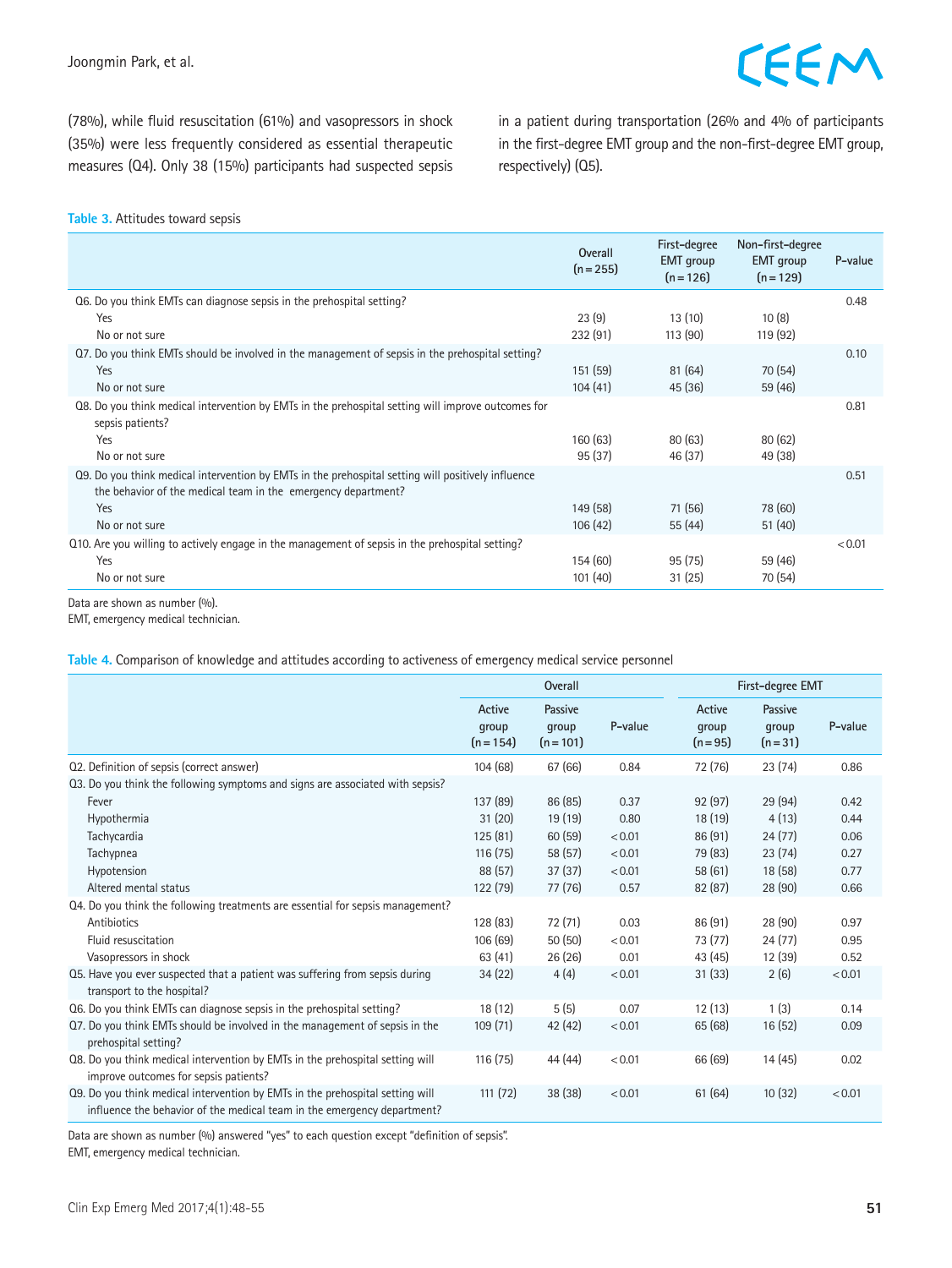# CEEM

### **Attitude toward prehospital sepsis care**

Only 9% of subjects reported that they could identify patients with sepsis during transportation (Q6 in Table 3). More than half of the participants (59%) agreed that EMS personnel should be involved in prehospital sepsis care (Q7). Sixty-three percent responded that their intervention would improve the outcome of patients with sepsis (Q8), and 58% responded that their intervention would positively influence the behavior of the medical team in the ED (Q9).

Of the participants, 154 (60%) were actively willing to be involved in prehospital sepsis care, while 101 (40%) subjects responded in a passive manner (Q10). There was a significant difference between the first-degree EMT group and the non-first-degree EMT group with regard to willingness to be involved in prehospital sepsis care (75% vs. 46%,  $P < 0.01$ ).

### **The active group vs. the passive group**

Overall, the active group had better knowledge of sepsis than the passive group, and the differences were statistically significant in responses to Q3 (81% vs. 59% for tachycardia, 75% vs. 57% for tachypnea, and 57% vs. 37% for hypotension) and Q4 (83% vs. 71% for antibiotics, 69% vs. 50% for fluid resuscitation, and 41% vs. 26% for vasopressors in shock) (Table 4). The proportion who had ever suspected sepsis in a patient during transportation was significantly higher in the active group (22% vs. 4% overall and 33% vs. 6% in the first-degree EMT group) (Q5). The active group showed a significantly more positive attitude towards prehospital sepsis care, as seen in Q7 (71% vs. 42%), Q8 (75% vs. 44%), and Q9 (72% vs. 38%). The trends between the active and the passive groups were less prominent in the first-degree EMT group.

### **DISCUSSION**

The EMS system has contributed to an improvement in the outcomes of several time-critical diseases in the prehospital setting, such as acute myocardial infarction and cardiac arrest.<sup>15,16</sup> Sepsis is similar and requires immediate intervention.<sup>17</sup> Previous studies have shown that a significant proportion of patients with sepsis were transported by the EMS system.<sup>7-10</sup> Therefore, EMS personnel have crucial roles in early identification of sepsis, timely initiation of elements of treatment, and transporting patients to the appropriate hospital.

We found a lack of knowledge and perception of sepsis among EMS personnel in Korea, in terms of definition, clinical signs, symptoms, and treatment options. EMS personnel who expressed their intention to actively participate in prehospital sepsis care had a better understanding of sepsis and a more positive attitude toward prehospital care for sepsis patients. However, the 40% of EMS personnel who were only passively willing to be involved in sepsis care had lower levels of knowledge and awareness for sepsis. They also had negative impressions of the clinical roles of EMS in sepsis care. These findings suggest a need for improved understanding of sepsis and encouraged involvement by providing education about sepsis and current evidence about prehospital sepsis care.

Our study suggested that lack of knowledge was not the only barrier to care; some subjects had difficulty implementing their knowledge, considering that very few EMTs had ever suspected their patients were suffering from sepsis. Recognizing sepsis is a key step to initiating appropriate care, but it is very challenging in the prehospital setting due to limited clinical information.<sup>18</sup> For EMS personnel, a feasible prehospital protocol to enhance early diagnosis and management is needed. For example, use of systematic screening tools and an on-scene point-of care lactate test might help EMS personnel to identify severe sepsis in the prehospital setting.

Early recognition of sepsis by prehospital personnel should lead to transport of patients to the proper hospital and behavioral changes in hospital staff.19 More than half of the EMS personnel (58%) agreed that their medical intervention would positively influence the behavior of in-hospital staff. This tendency was remarkably stronger in the active group compared to the passive group. Studnek et al.<sup>7</sup> confirmed that ED arrival by EMS triggered the in-hospital cascade of sepsis care, resulting in a shorter time to initiation of antibiotics and early goal-directed therapy in patients with severe sepsis.

Prehospital sepsis care has not been a subject of intense interest for several decades. Although Seymour et al.<sup>11</sup> showed that prehospital fluid administration and placement of intravenous access decreased hospital mortality compared to no intervention, the importance of prehospital sepsis care and the ability of EMS personnel to improve sepsis outcomes are unknown. Further research is needed to establish clear roles of EMS personnel in sepsis care before hospital arrival.

This study has several limitations. First, the study was carried out during educational conferences for EMS personnel working in a metropolitan city. Therefore, our findings might not be generalizable to other settings such as the rural EMS system. Second, the participant number was relatively small, although the number of first-degree EMTs in this study was approximately 25% of all firstdegree EMTs working at Seoul Metropolitan Fire & Disaster Headquarters at the time of the survey.<sup>13</sup> Third, these participants had relatively short EMS career durations compared to participants in previous studies,<sup>14</sup> which could have influenced the results.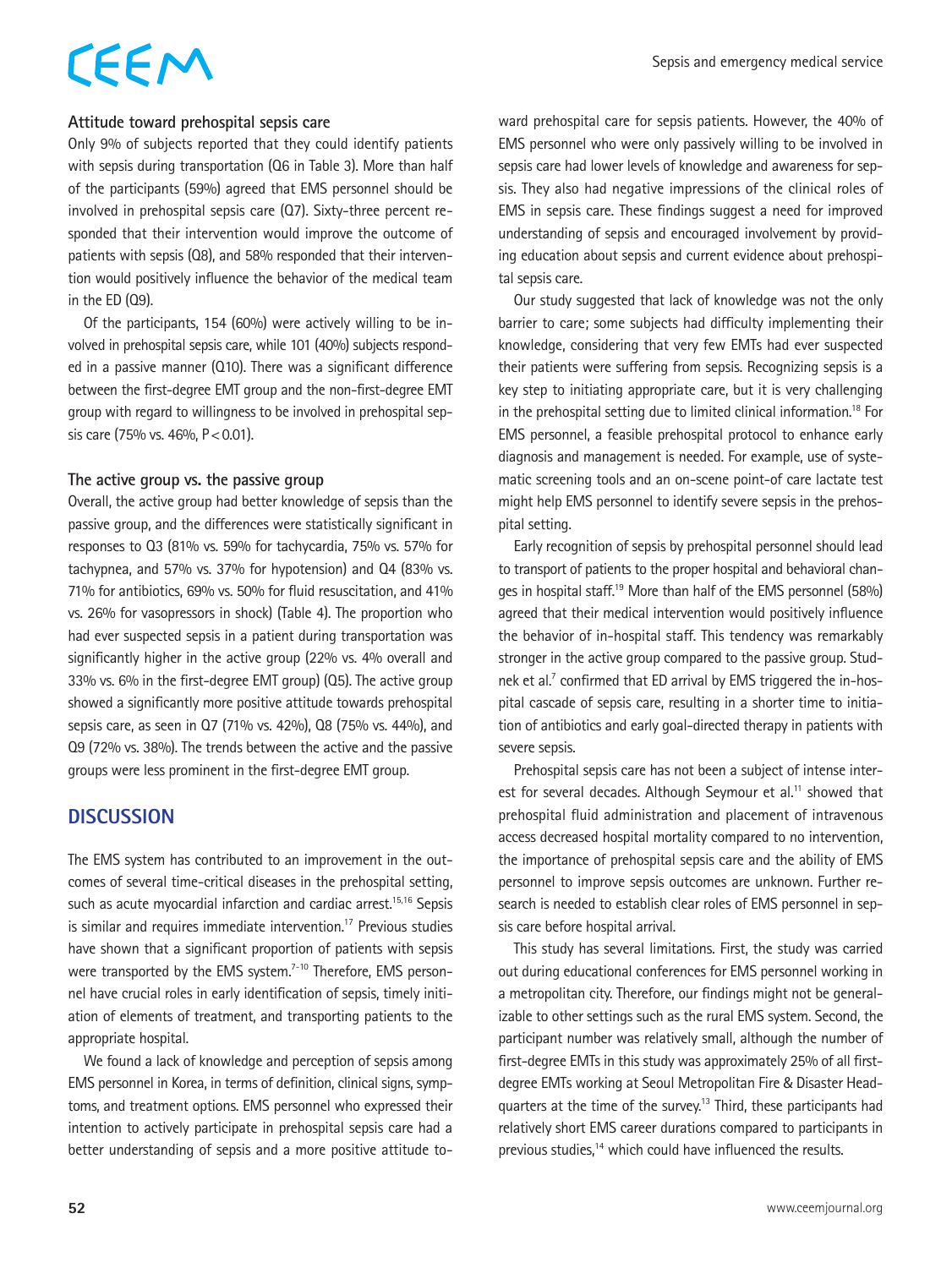In conclusion, appropriate knowledge and perceptions regarding sepsis care were insufficient among EMS personnel in Korea. EMS personnel who were actively willing to be involved in sepsis care before hospital arrival showed better knowledge and perception of sepsis compared to those who did not. To reinforce the survival chain of sepsis from the prehospital setting, targeted education for EMS personnel and systematic implementation of a feasible protocol to enhance early management of sepsis will be needed.

### **CONFLICT OF INTEREST**

No potential conflict of interest relevant to this article was reported.

### **REFERENCES**

- 1. Martin GS, Mannino DM, Eaton S, Moss M. The epidemiology of sepsis in the United States from 1979 through 2000. N Engl J Med 2003;348:1546-54.
- 2. Taniguchi LU, Bierrenbach AL, Toscano CM, Schettino GP, Azevedo LC. Sepsis-related deaths in Brazil: an analysis of the national mortality registry from 2002 to 2010. Crit Care 2014; 18:608.
- 3. Rivers E, Nguyen B, Havstad S, et al. Early goal-directed therapy in the treatment of severe sepsis and septic shock. N Engl J Med 2001;345:1368-77.
- 4. Gaieski DF, Mikkelsen ME, Band RA, et al. Impact of time to antibiotics on survival in patients with severe sepsis or septic shock in whom early goal-directed therapy was initiated in the emergency department. Crit Care Med 2010;38:1045-53.
- 5. Joo YM, Chae MK, Hwang SY, et al. Impact of timely antibiotic administration on outcomes in patients with severe sepsis and septic shock in the emergency department. Clin Exp Emerg Med 2014;1:35-40.
- 6. Vincent JL, Pereira AJ, Gleeson J, Backer DD. Early management of sepsis. Clin Exp Emerg Med 2014;1:3-7.
- 7. Studnek JR, Artho MR, Garner CL Jr, Jones AE. The impact of emergency medical services on the ED care of severe sepsis. Am J Emerg Med 2012;30:51-6.
- 8. Wang HE, Weaver MD, Shapiro NI, Yealy DM. Opportunities for Emergency Medical Services care of sepsis. Resuscitation 2010;81:193-7.

# CEEM

- 9. van der Wekken LC, Alam N, Holleman F, van Exter P, Kramer MH, Nanayakkara PW. Epidemiology of sepsis and its recognition by emergency medical services personnel in the netherlands. Prehosp Emerg Care 2016;20:90-6.
- 10. Seymour CW, Rea TD, Kahn JM, Walkey AJ, Yealy DM, Angus DC. Severe sepsis in pre-hospital emergency care: analysis of incidence, care, and outcome. Am J Respir Crit Care Med 2012; 186:1264-71.
- 11. Seymour CW, Cooke CR, Heckbert SR, et al. Prehospital intravenous access and fluid resuscitation in severe sepsis: an observational cohort study. Crit Care 2014;18:533.
- 12. Shime N. A survey of the competency of ambulance service personnel in the diagnosis and management of sepsis. J Emerg Med 2015;49:147-51.
- 13. Seoul Metropolitan Fire & Disaster Headquarters. Organization [Internet]. Seoul: Seoul Metropolitan Fire & Disaster Headquarters [cited 2016 Jul 19]. Available from: http://fire.seoul. go.kr/english/pages/cnts.do?id=1701.
- 14. Seymour CW, Carlbom D, Engelberg RA, et al. Understanding of sepsis among emergency medical services: a survey study. J Emerg Med 2012;42:666-77.
- 15. Mathews R, Peterson ED, Li S, et al. Use of emergency medical service transport among patients with ST-segment-elevation myocardial infarction: findings from the National Cardiovascular Data Registry Acute Coronary Treatment Intervention Outcomes Network Registry-Get with the Guidelines. Circulation 2011;124:154-63.
- 16. Hollenberg J, Herlitz J, Lindqvist J, et al. Improved survival after out-of-hospital cardiac arrest is associated with an increase in proportion of emergency crew: witnessed cases and bystander cardiopulmonary resuscitation. Circulation 2008; 118:389-96.
- 17. Dellinger RP, Levy MM, Rhodes A, et al. Surviving sepsis campaign: international guidelines for management of severe sepsis and septic shock: 2012. Crit Care Med 2013;41:580-637.
- 18. Suffoletto B, Frisch A, Prabhu A, Kristan J, Guyette FX, Callaway CW. Prediction of serious infection during prehospital emergency care. Prehosp Emerg Care 2011;15:325-30.
- 19. Band RA, Gaieski DF, Hylton JH, Shofer FS, Goyal M, Meisel ZF. Arriving by emergency medical services improves time to treatment endpoints for patients with severe sepsis or septic shock. Acad Emerg Med 2011;18:934-40.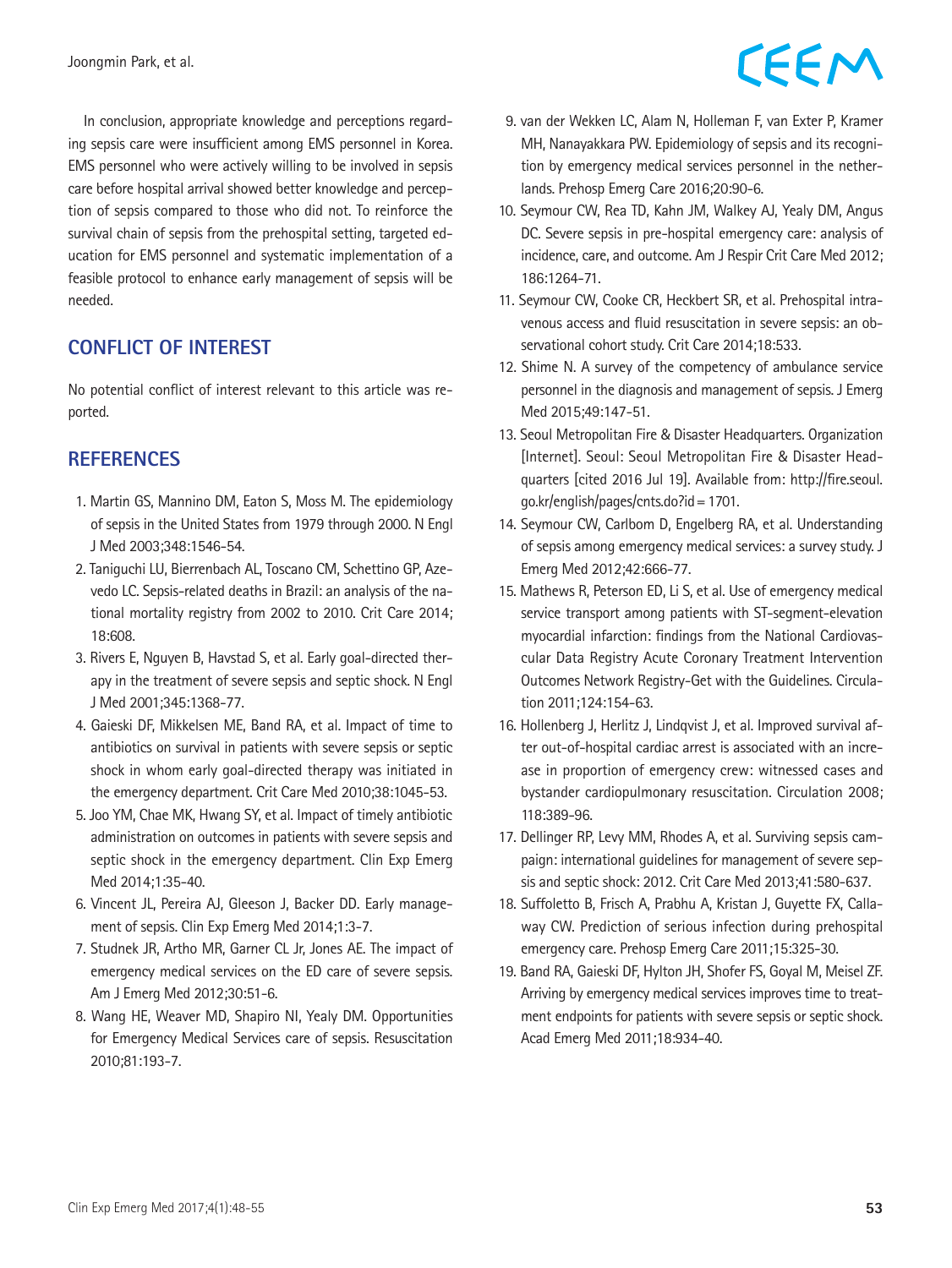

### **Appendix 1. Questionnaire**

Baseline characteristics

- 1. Age ( )
- 2. Gender

A. Male

B. Female

- 3. Emergency medical service (EMS) career duration
- 4. Emergency medical technician (EMT) grade

A. First-degree EMT

B. Non-first-degree EMT

- 5. Training site before working in EMS
	- A. Teaching hospital
	- B. Non-teaching hospital
	- C. Not trained

### **Questions**

1. Have you ever heard of the term "sepsis"?

A. Yes

B. No

- 2. Which one do you think is the most appropriate definition of sepsis?
	- A. Blood contamination by dirty materials
	- B. Life-threatening food poisoning after ingestion of seafood such as fish and shellfish
	- C. Life-threatening infectious disease caused by multidrug-resistant bacteria
	- D. Systemic inflammatory response caused by microbial infection
	- E. Allergic reaction against microbes
- 3. Do you think the following symptoms and signs are associated with sepsis?
	- A. Fever
		- i. Yes
		- ii.No or not sure
	- B. Hypothermia
		- i. Yes
		- ii.No or not sure
	- C. Tachycardia
		- i. Yes

ii.No or not sure

- D. Tachypnea
	- i. Yes
	- ii.No or not sure
- E. Hypotension

i. Yes

- ii.No or not sure
- F. Altered mental status

i. Yes

ii.No or not sure